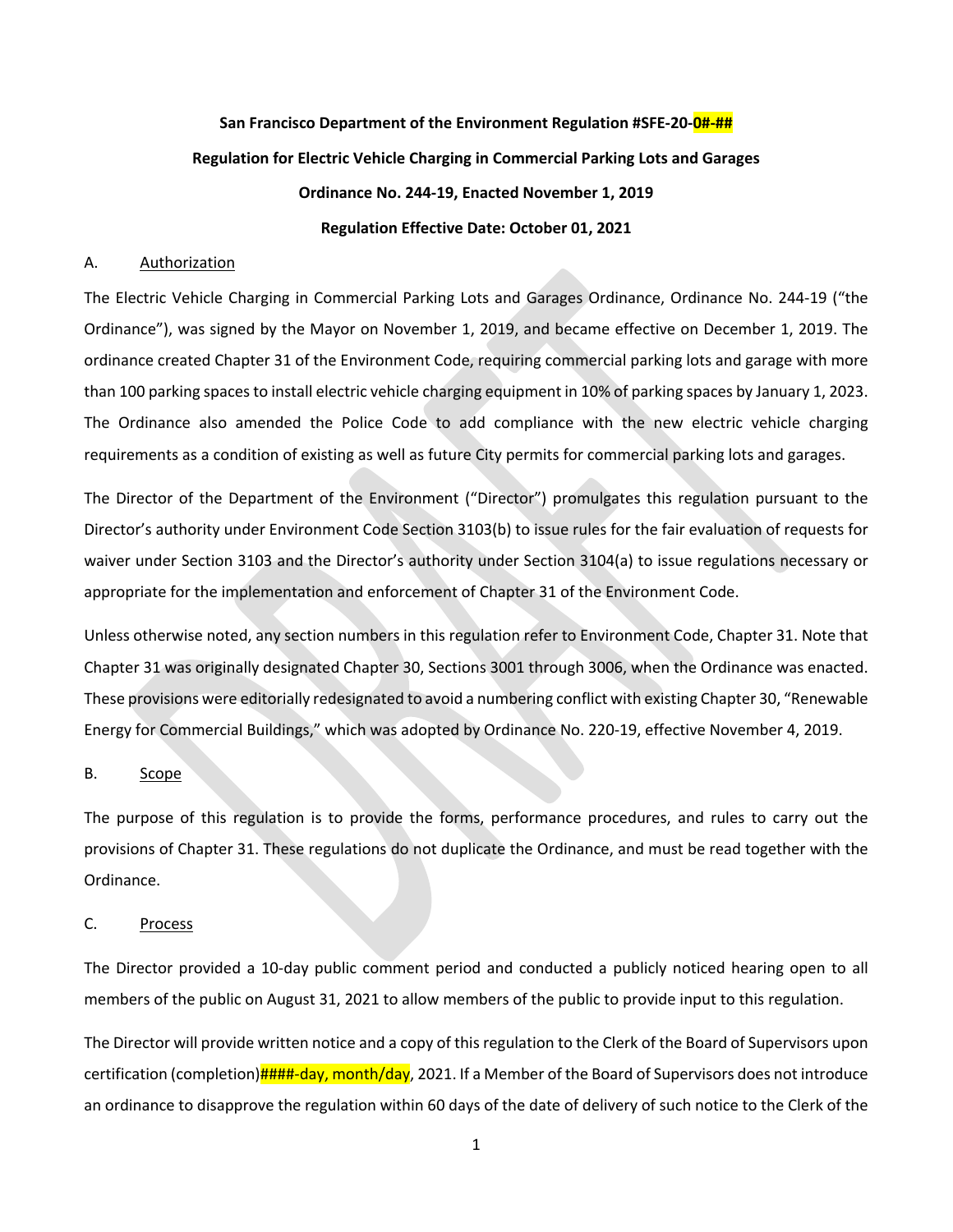Board of Supervisors, or if such an ordinance is introduced within the 60-day period but the ordinance is not enacted by the Board of Supervisors within 90 days of the date of the Director's delivery of notice to the Clerk of the Board of Supervisors, the regulation shall go into effect.

#### D. Definitions

Terms used in this regulation that are defined in Section 3101 shall have the meanings set forth in Section 3101.

### E. Procedure for Commercial Parking Lot or Garage Permit Applicants and Permitholders to Demonstrate Compliance with Chapter 31 or Request a Waiver

Pursuant to Police Code Section 1215.1, an applicant for a commercial parking permit must use an application form provided by the Chief of Police. The Ordinance amended Police Code Section 1215.1 to require an applicant, at the time of permit application, to submit a statement electronically to SFE as to whether the commercial parking lot or garage complies with Chapter 31 of the Environment Code. Accordingly, an applicant for a new commercial parking lot or garage permit must submit a Compliance Statement or Waiver Request form electronically at the time of application.

Current permitholders must submit electronically to SFE either a Compliance Statement or a Waiver Request form from October 1, 2021 to December 31, 2022, as a part of the annual permit renewal process.

**COMPLIANCE STATEMENT:** To demonstrate compliance, an applicant must complete and sign "Form A, Statement of Compliance," and submit this form electronically, together with a description of the electric vehicle charging infrastructure, with the permit application to SFE.

**WAIVER REQUEST:** If an applicant seeks a full or partial waiver from the Director, they must complete and sign the "Form B, Waiver Request," and submit the form electronically to SFE. This form requires the applicant to select the type of waiver requested (partial or full), the reason(s) for the waiver request, and attach evidence to support the reason(s) for the request.

In considering a request for a full or partial waiver under Section 3103, the Director may consider:

- 1) Section 3103(c)(1): whether the existing local utility infrastructure is unable to supply sufficient electrical capacity to meet the requirements of Chapter 31;
- 2) Section 3103(c)(2): whether due to site conditions it is technically infeasible to install the infrastructure to comply with the requirements of Chapter 31; or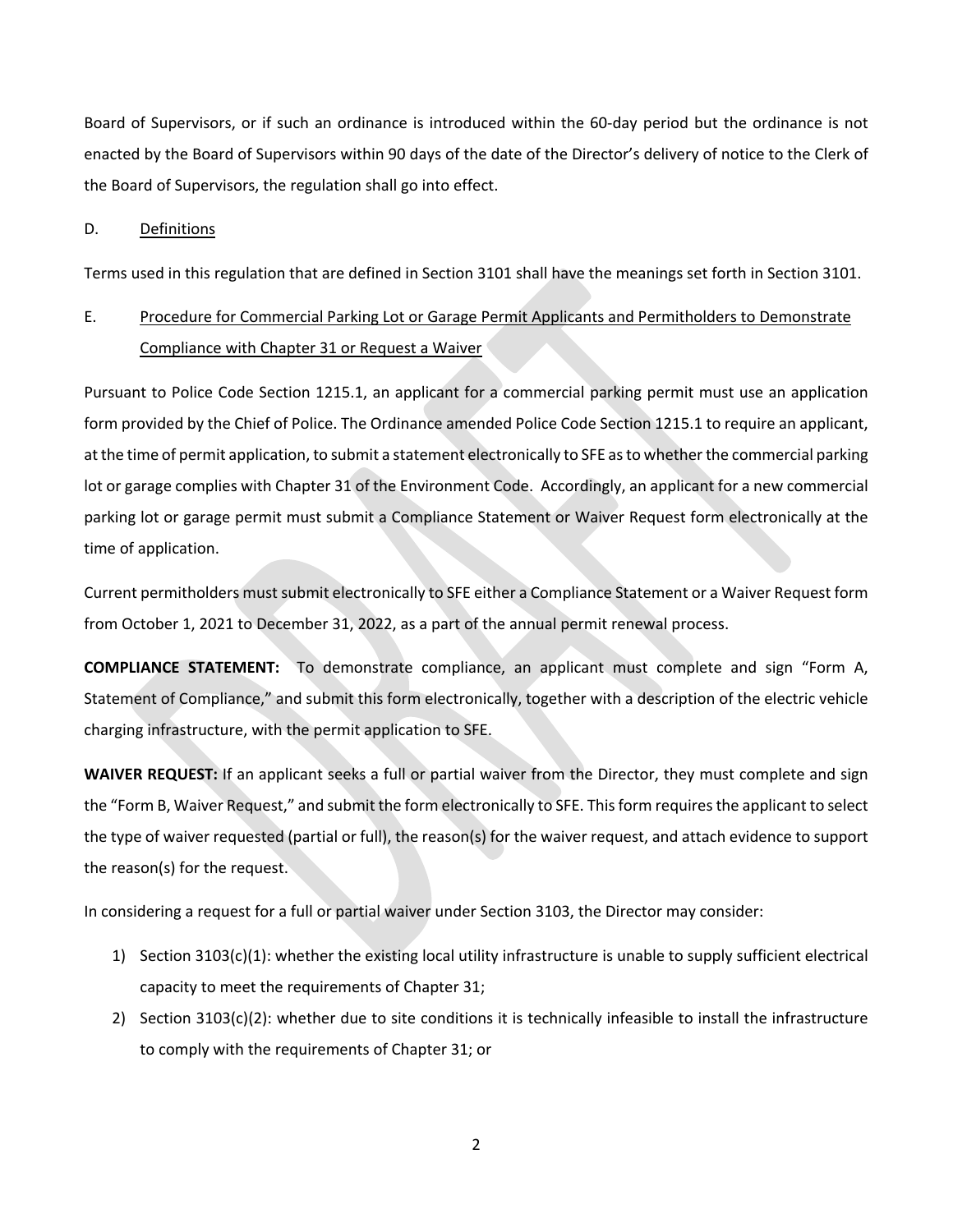3) Section 3103(c)(3): whether the Commercial Parking Lot or Garage demonstrates it made good faith efforts to enter into an agreement with at least two companies that install, maintain, and operate electric vehicle Charging Stations to install the infrastructure to comply with the requirements of Chapter 31 at minimal or no cost to the Commercial Parking Lot or Garage, but such companies declined because such an agreement was not financially viable.

The specific facts and documentation that the Director will consider in determining if the above factors are met are listed in Form B, attached to this regulation.

A waiver under Sections 3103(c)(1) or 3103(c)(2) shall expire after a period of five years from the date of the waiver. A waiver under Section 3103(c)(3) shall expire two years after the date the Director grants the waiver. No later than the date of expiration of a waiver, the commercial parking lot or garage must electronically submit a "Form A, Statement of Compliance" or "Form B, Full or Partial Waiver Request."

#### F. Violations of Chapter 31

Section 3104 provides that where the Director determines that a commercial parking lot or garage has violated Chapter 31, the Director may issue an administrative citation imposing an administrative fine that will be governed by Chapter 100 of the Administrative Code. Section 3104 further provides that for purposes of calculating the fine for a violation of Section 3102, each day of non-compliance is a separate violation. The Director will generally follow the penalty schedule below when issuing citations, but may deviate from this penalty schedule, taking into account the factors identified in Administrative Code Section 100.5 and the specific facts of the violation.

| Amounts of Penafties for Noncompilance with Section 3102                                       |                                     |                         |                |                 |
|------------------------------------------------------------------------------------------------|-------------------------------------|-------------------------|----------------|-----------------|
| <b>Are there Charging</b>                                                                      | <b>Parking Garage / Lot</b>         | PERIOD OF NONCOMPLIANCE |                |                 |
| <b>Stations that satisfy</b><br>Chapter 31 on site on<br><b>Compliance Date</b><br>(1/1/2023)? | Capacity                            | Up to 30 days           | 31 to 180 Days | After 180 Days  |
| 50% or more<br>compliance                                                                      | 1,000 parking spaces<br>and greater | $$100$ per day          | \$200 per day  | \$500 per day   |
| 50% or more<br>compliance                                                                      | less than 1,000<br>parking spaces   | \$50 per day            | \$100 per day  | \$250 per day   |
| 49% or less<br>compliance                                                                      | 1,000 parking spaces<br>and greater | \$200 per day           | \$400 per day  | \$1,000 per day |

## **Amounts of Penalties for Noncompliance with Section 3102**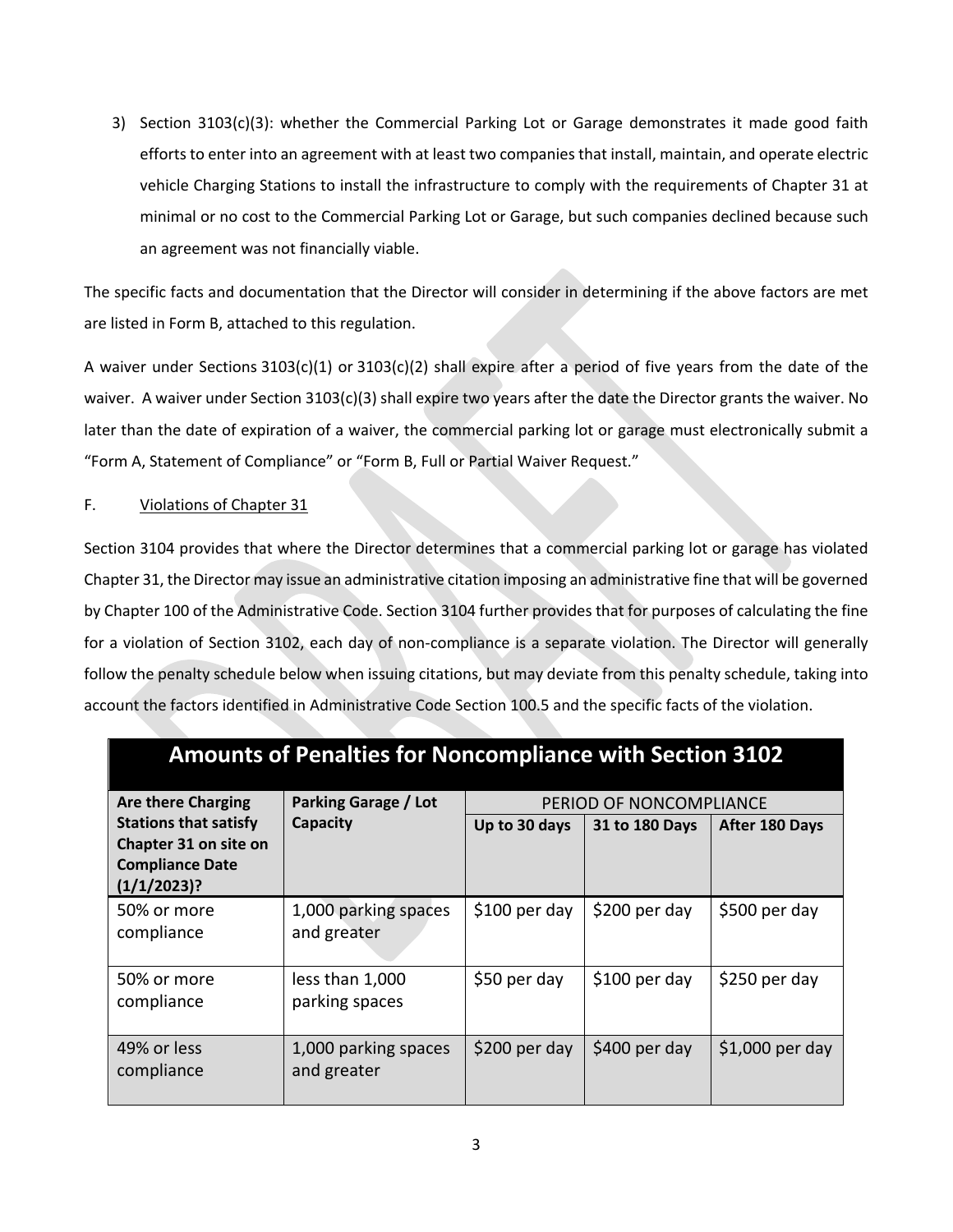| <b>Amounts of Penalties for Noncompliance with Section 3102</b>                                |                                                        |                |                |                |  |
|------------------------------------------------------------------------------------------------|--------------------------------------------------------|----------------|----------------|----------------|--|
| <b>Are there Charging</b>                                                                      | <b>Parking Garage / Lot</b><br>PERIOD OF NONCOMPLIANCE |                |                |                |  |
| <b>Stations that satisfy</b><br>Chapter 31 on site on<br><b>Compliance Date</b><br>(1/1/2023)? | Capacity                                               | Up to 30 days  | 31 to 180 Days | After 180 Days |  |
| 49% or less<br>compliance                                                                      | less than 1,000<br>parking spaces                      | $$100$ per day | \$200 per day  | \$500 per day  |  |

The Director hereby adopts these regulations as of the date specified below.

Deborah O. Raphael, Director Department of the Environment

Approved:

Date: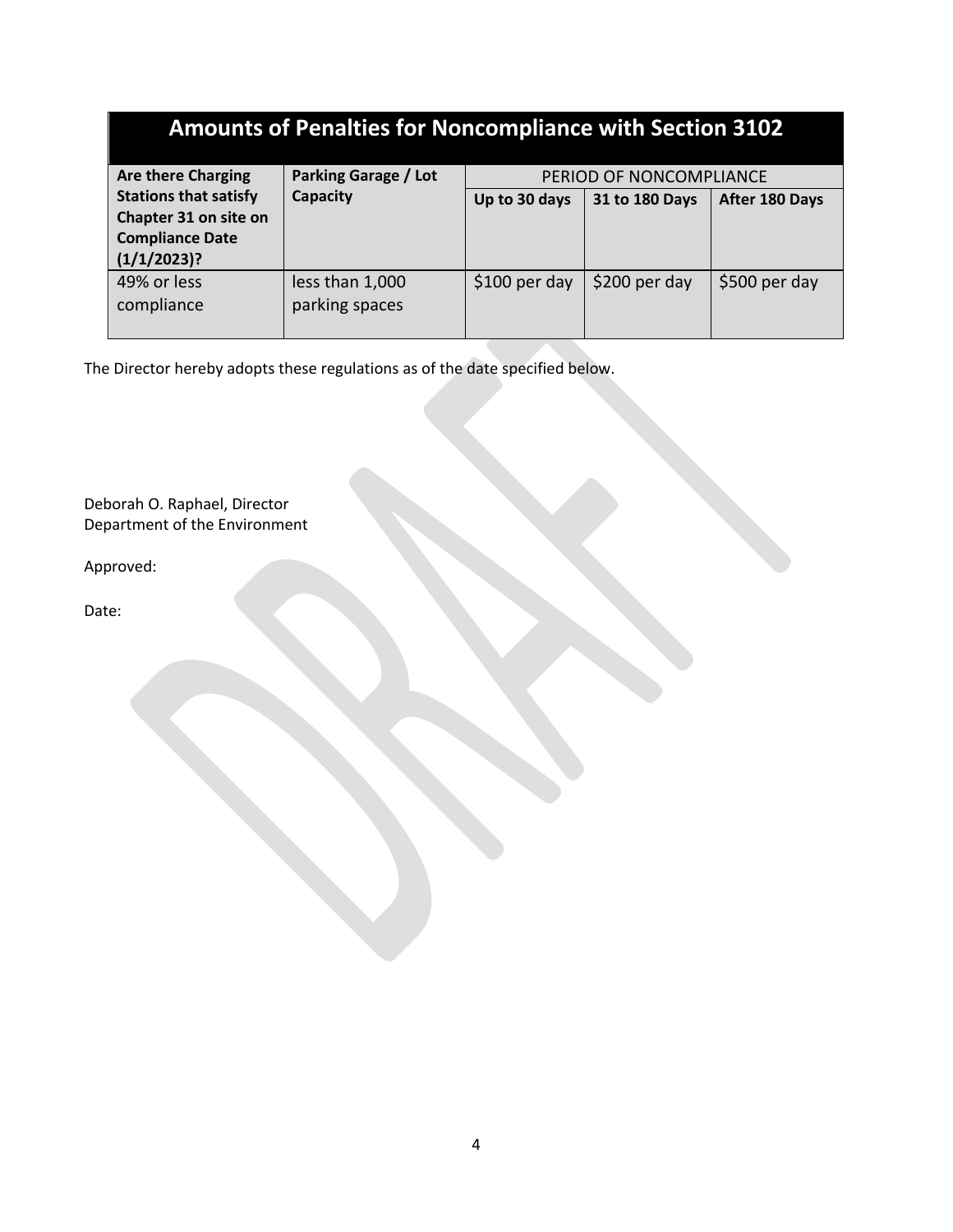| $ $ Form $A$ | <b>Statement of Compliance</b>                                       |
|--------------|----------------------------------------------------------------------|
|              | Rev. January 2021) $\downarrow$ Attach to your construction plan(s). |

Environment

Department of the  $\triangleright$  Go to www.sfenvironment.org for instructions and latest information.

Environment Code Chapter 31; Department of the Environment Regulation #SFE-20-0#-##

Environment Code Chapter 31, Section 3102 states that beginning on January 1, 2023, any commercial parking lot or garage with more than 100 parking spaces designated for automobiles shall provide Level 2 Charging Stations to at least 10% of the parking spaces designated for automobiles, provided that the maximum number of parking spaces where Level 2 Charging Stations are required shall be no more than 200 parking spaces per Commercial Parking Lot or Garage location.

Fast Charging Stations can be substituted for Level 2 Charging Stations. For the purposes of this ordinance, Level 2 Charging Station means an electric vehicle charging station that supplies electricity in any amount less than 40 kW, supplied by a circuit with capacity meeting manufacturer specification and not less than a 208/240V AC at 40 amp circuit. Fast Charging Station means an electric vehicle charging stations that supplies electricity at a rate of 40 kW or higher.

| Section A: Site and Contact Information (Type or Print) |                                                                                              |                                  |                                  |  |
|---------------------------------------------------------|----------------------------------------------------------------------------------------------|----------------------------------|----------------------------------|--|
|                                                         | 1. Garage / Lot Name*:                                                                       |                                  |                                  |  |
|                                                         | Click or tap here to enter text.                                                             |                                  |                                  |  |
|                                                         | 2. Garage / Lot Address*:                                                                    |                                  | 3. ZIP Code*:                    |  |
|                                                         | Click or tap here to enter text.                                                             |                                  | Click or tap here to enter text. |  |
|                                                         | 4. Applicant Name*:                                                                          |                                  | 5. Applicant Title*:             |  |
|                                                         | Click or tap here to enter text.                                                             |                                  | Click or tap here to enter text. |  |
|                                                         |                                                                                              |                                  |                                  |  |
|                                                         | 7. Applicant Business Email Address*:<br>6. Applicant Business Telephone                     |                                  |                                  |  |
|                                                         | $No*$ :                                                                                      | Click or tap here to enter text. |                                  |  |
|                                                         | Click or tap here to enter text.                                                             |                                  |                                  |  |
|                                                         | <b>Section B: Compliance Information and Statement</b>                                       |                                  |                                  |  |
|                                                         | 8. No. of Total Parking Spaces*:                                                             |                                  |                                  |  |
|                                                         |                                                                                              |                                  |                                  |  |
| 9.                                                      | Total Number and Output of Public Level 2 Charging Stations*: (enter "NA" if not applicable) |                                  |                                  |  |
|                                                         |                                                                                              |                                  |                                  |  |
|                                                         | Number of Public Level 2                                                                     | Output per Station               | <b>Connectors per Station</b>    |  |
|                                                         | <b>Charging Stations</b>                                                                     |                                  |                                  |  |
|                                                         | For example: 4                                                                               | 20 kW                            | 2                                |  |
|                                                         |                                                                                              |                                  |                                  |  |
|                                                         |                                                                                              |                                  |                                  |  |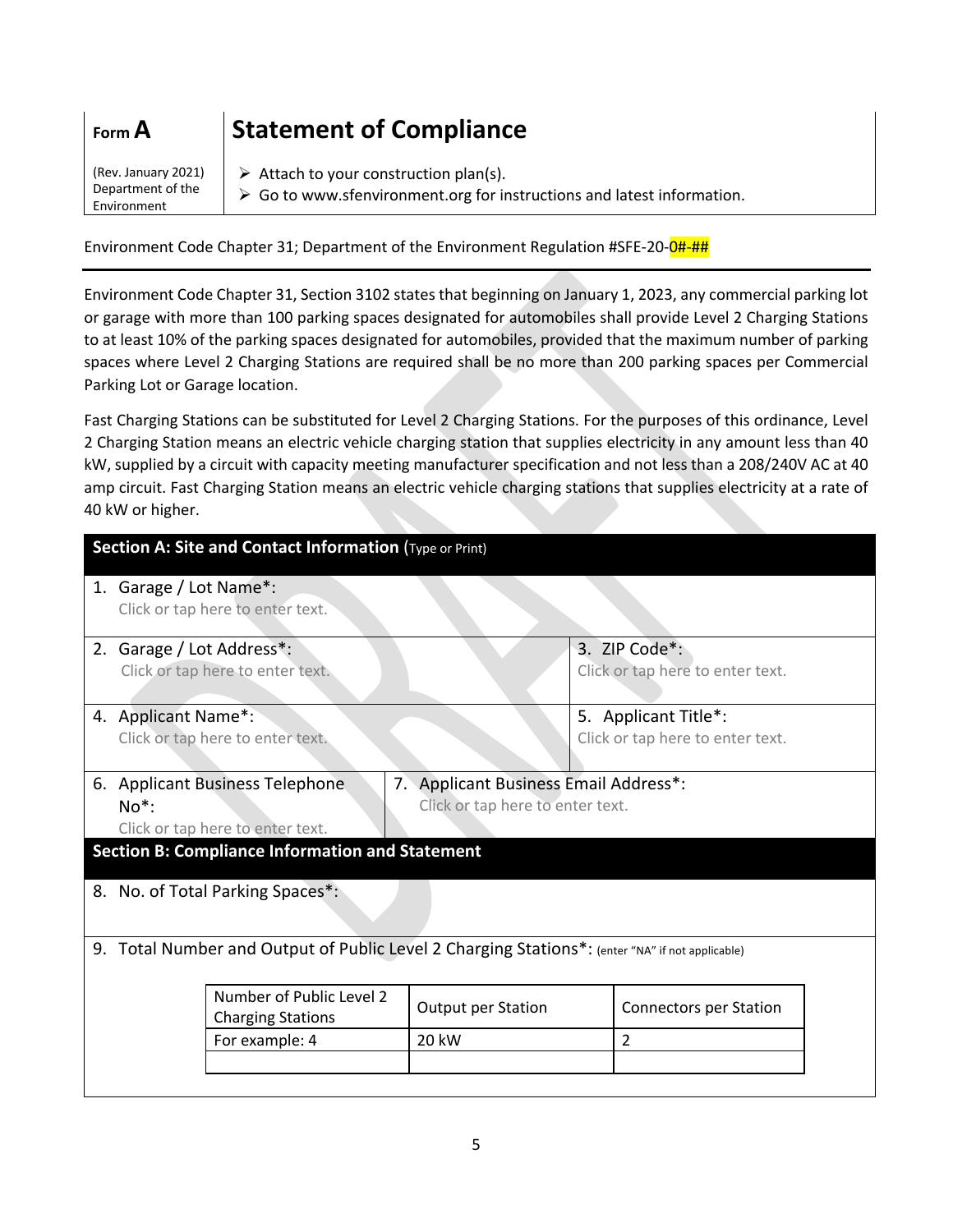| 10. Total Number and Output of Public Fast Charging Stations*: (enter "NA" if not applicable)                                                                                                                                                                                                |                                  |                               |  |
|----------------------------------------------------------------------------------------------------------------------------------------------------------------------------------------------------------------------------------------------------------------------------------------------|----------------------------------|-------------------------------|--|
| Number of Public Fast<br>Output<br><b>Charging Stations</b>                                                                                                                                                                                                                                  |                                  | <b>Connectors per Station</b> |  |
| For example: 3                                                                                                                                                                                                                                                                               | 100 kW<br>$\overline{2}$         |                               |  |
| 11. Are all Charging Stations behind a pay-gate*?<br>$\square$ Yes<br>$\square$ No                                                                                                                                                                                                           |                                  |                               |  |
| 12. Will electric vehicle operators be charged for parking while charging their vehicles?*<br>$\Box$ Yes<br>$\square$ No                                                                                                                                                                     |                                  |                               |  |
| 13. Approximate date when the Charging Stations will be available for public use*:                                                                                                                                                                                                           |                                  |                               |  |
| 14. Charging Station Provider Information*:<br>Click or tap here to enter text.<br>Name of Charging Station Provider                                                                                                                                                                         |                                  |                               |  |
| <b>Contact Name:</b><br>$\bullet$                                                                                                                                                                                                                                                            | Click or tap here to enter text. |                               |  |
| <b>Contact Telephone Number:</b>                                                                                                                                                                                                                                                             | Click or tap here to enter text. |                               |  |
| <b>Contact Email Address:</b>                                                                                                                                                                                                                                                                | Click or tap here to enter text. |                               |  |
|                                                                                                                                                                                                                                                                                              |                                  |                               |  |
| 15. Do you have an equipment schedule and site plan for the Charging Stations?*<br>$\Box$ No, but plans will be available by:<br>$\Box$ Yes, attached to this form.<br>Electric vehicle charging permit checklist is available here: https://sfdbi.org/information-sheets<br>16. SIGN HERE:* |                                  |                               |  |
| $\Box$ I declare that I have entered or examined this information, and to the best of my knowledge and<br>belief, it is true, correct, and complete.                                                                                                                                         |                                  |                               |  |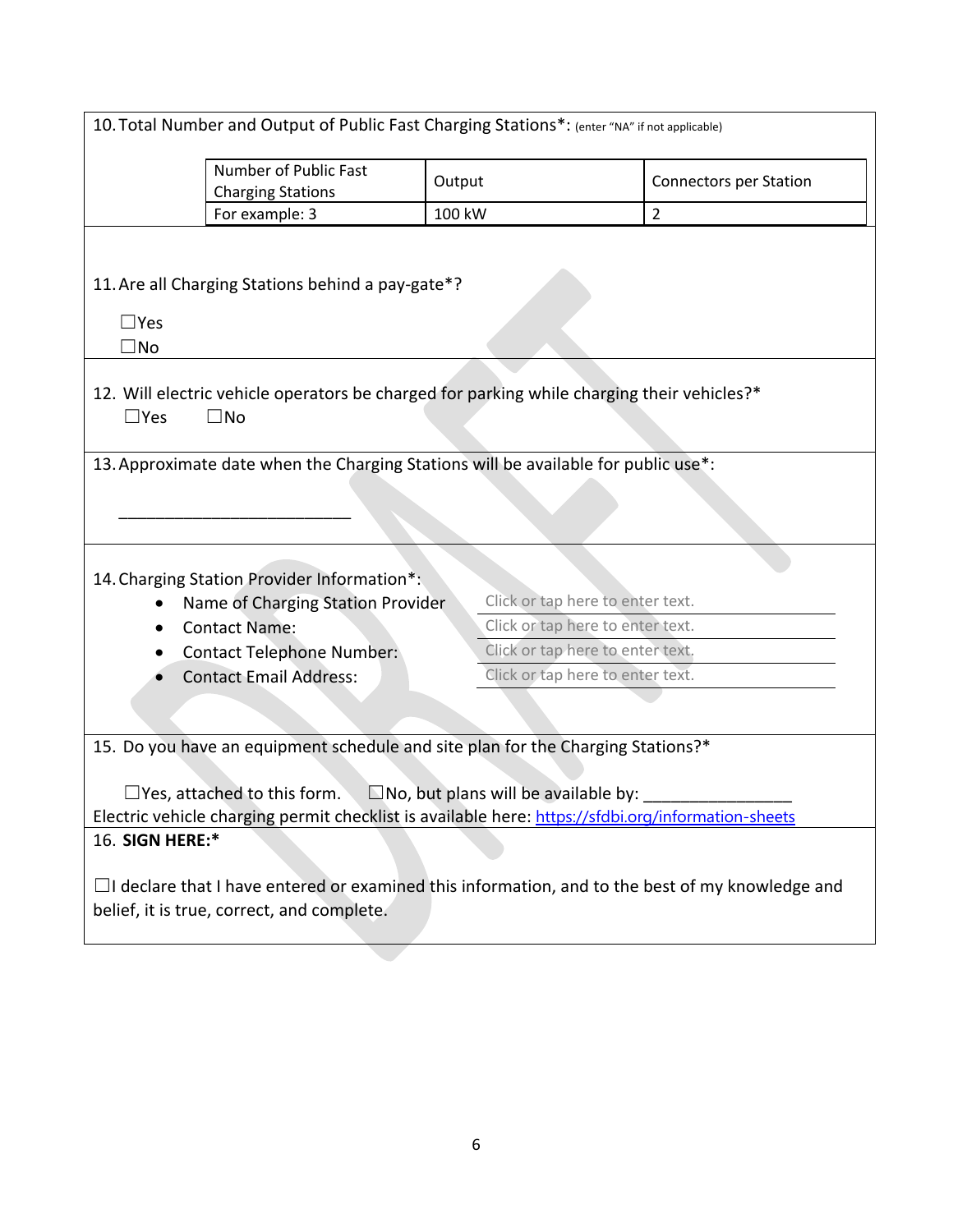#### **FOR OFFICIAL CITY USE ONLY**

DATE COMPLIANCE FORM RECEIVED

FORM STATUS

DATE OF ANY STATUS CHANGE

COMMENTS

STAFF NAME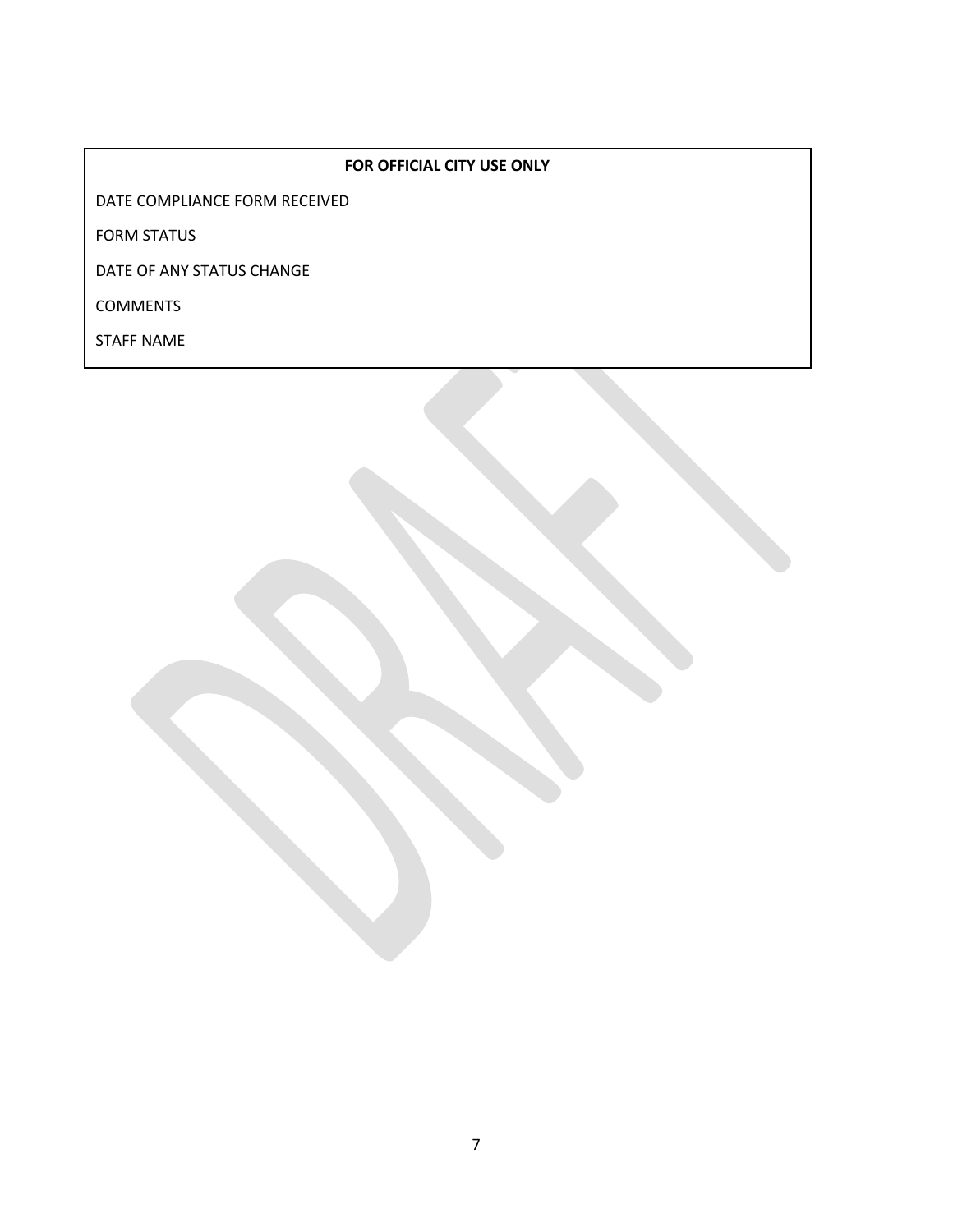| Form $B$                                                | <b>Full or Partial Waiver Request</b>                                                                                                                          |
|---------------------------------------------------------|----------------------------------------------------------------------------------------------------------------------------------------------------------------|
| (Rev. January 2021)<br>Department of the<br>Environment | $\triangleright$ Attach to your charging station report or analysis.<br>$\triangleright$ Go to www. sfenvironment.org for instructions and latest information. |

Environment Code Chapter 31; Department of the Environment Regulation #SFE-20-0#-##

Environment Code Chapter 31, Section 3102 states that beginning on January 1, 2023, any commercial parking lot or garage with more than 100 parking spaces designated for automobiles shall provide Level 2 Charging Stations to at least 10% of the parking spaces designated for automobiles, provided that the maximum number of parking spaces where Level 2 Charging Stations are required shall be no more than 200 parking spaces per Commercial Parking Lot or Garage location. Fast Charging Stations can be substituted for Level 2 Charging Stations.

| Section A: Site and Contact Information (Type or Print)    |                                    |                                  |  |
|------------------------------------------------------------|------------------------------------|----------------------------------|--|
| 1. Garage / Lot Name*:<br>Click or tap here to enter text. |                                    |                                  |  |
| 2. Garage / Lot Address*:                                  |                                    | 3. ZIP Code*:                    |  |
| Click or tap here to enter text.                           |                                    | Click or tap here to enter text. |  |
|                                                            |                                    |                                  |  |
| 4. Applicant Name*:                                        |                                    | Applicant Title*:<br>5.          |  |
| Click or tap here to enter text.                           |                                    | Click or tap here to enter text. |  |
| 6. Applicant Business Telephone                            | Applicant Business Email Address*: |                                  |  |
| $No*$ :                                                    | Click or tap here to enter text.   |                                  |  |
| Click or tap here to enter text.                           |                                    |                                  |  |

# **Section B: Waiver Evaluation Request** 8. No. of Total Parking Spaces\*: 9. I am requesting\*:  $\Box$  Full Waiver (see items 10 – 12)  $\Box$  Partial Waiver (see items 13 – 15) **FULL WAIVER:** The garage / lot cannot comply with Chapter 31 based on the following justifications. Select as many justifications as applicable from below: 10.The existing local utility infrastructure is unable to supply sufficient electrical capacity to meet the requirements of Chapter 31.

• Existing Service Amperage: Click or tap here to enter text.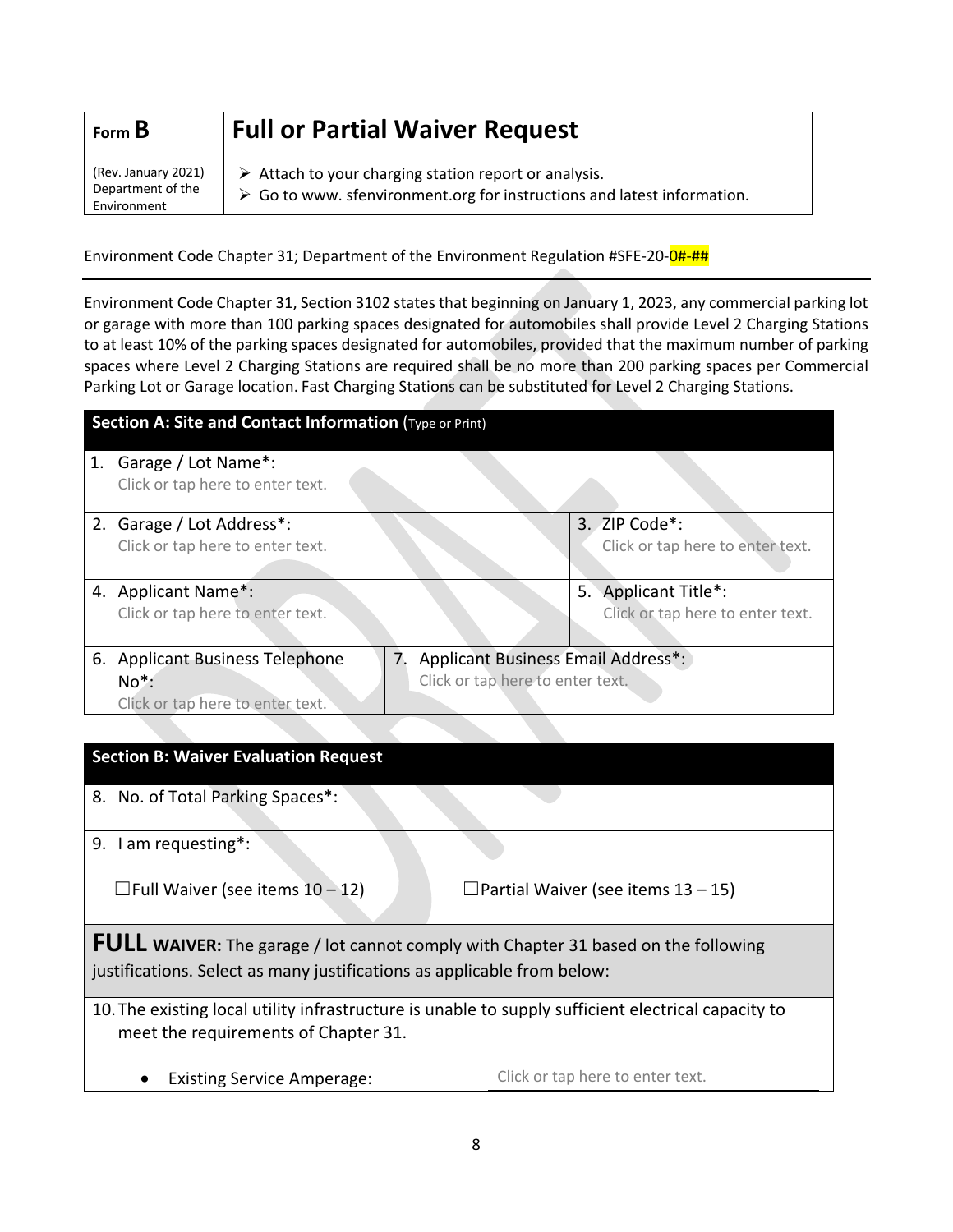|        | Required Service Amperage for Full<br>$\bullet$<br>Compliance:                                                                                               | Click or tap here to enter text.                                                              |  |
|--------|--------------------------------------------------------------------------------------------------------------------------------------------------------------|-----------------------------------------------------------------------------------------------|--|
|        | <b>Estimated Cost for Service Upgrade:</b>                                                                                                                   | Click or tap here to enter text.                                                              |  |
|        | Name of Licensed Electrical Contractor<br>that Conducted Electrical Analysis:                                                                                | Click or tap here to enter text.                                                              |  |
|        | <b>Contractor Telephone Number</b>                                                                                                                           | Click or tap here to enter text.                                                              |  |
|        | <b>Contractor Email Address:</b>                                                                                                                             | Click or tap here to enter text.                                                              |  |
|        | <b>Contractor License No.:</b>                                                                                                                               | Click or tap here to enter text.                                                              |  |
|        | Is a report or analysis available?<br>$\Box$ Yes, attached to this form. $\Box$ No, but will send by (date)                                                  |                                                                                               |  |
| ➤<br>➤ | Email report(s) or analysis to SFE at evcompliance@sfgov.org.<br>waiver.                                                                                     | Full waiver under this section shall expire five years after the date the Director grants the |  |
|        | 11. The existing site conditions make it technically infeasible to install the infrastructure to                                                             |                                                                                               |  |
|        | comply with the requirements of Chapter 31.                                                                                                                  |                                                                                               |  |
|        | Describe existing conditions:                                                                                                                                |                                                                                               |  |
|        | Please provide information for the company that conducted site analysis.                                                                                     |                                                                                               |  |
|        | <b>Company Name</b>                                                                                                                                          |                                                                                               |  |
|        | <b>Contact Name</b>                                                                                                                                          |                                                                                               |  |
|        | <b>Contact Email Address</b>                                                                                                                                 |                                                                                               |  |
|        | Is a report or analysis available?                                                                                                                           |                                                                                               |  |
|        | $\Box$ Yes, attached to this form.                                                                                                                           | $\Box$ No, but will send by (date)                                                            |  |
|        |                                                                                                                                                              |                                                                                               |  |
| ➤      | Email reports or analysis to SFE at evcompliance@sfgov.org.<br>Full waiver under this section shall expire five years after the date the Director grants the |                                                                                               |  |
|        | waiver.                                                                                                                                                      |                                                                                               |  |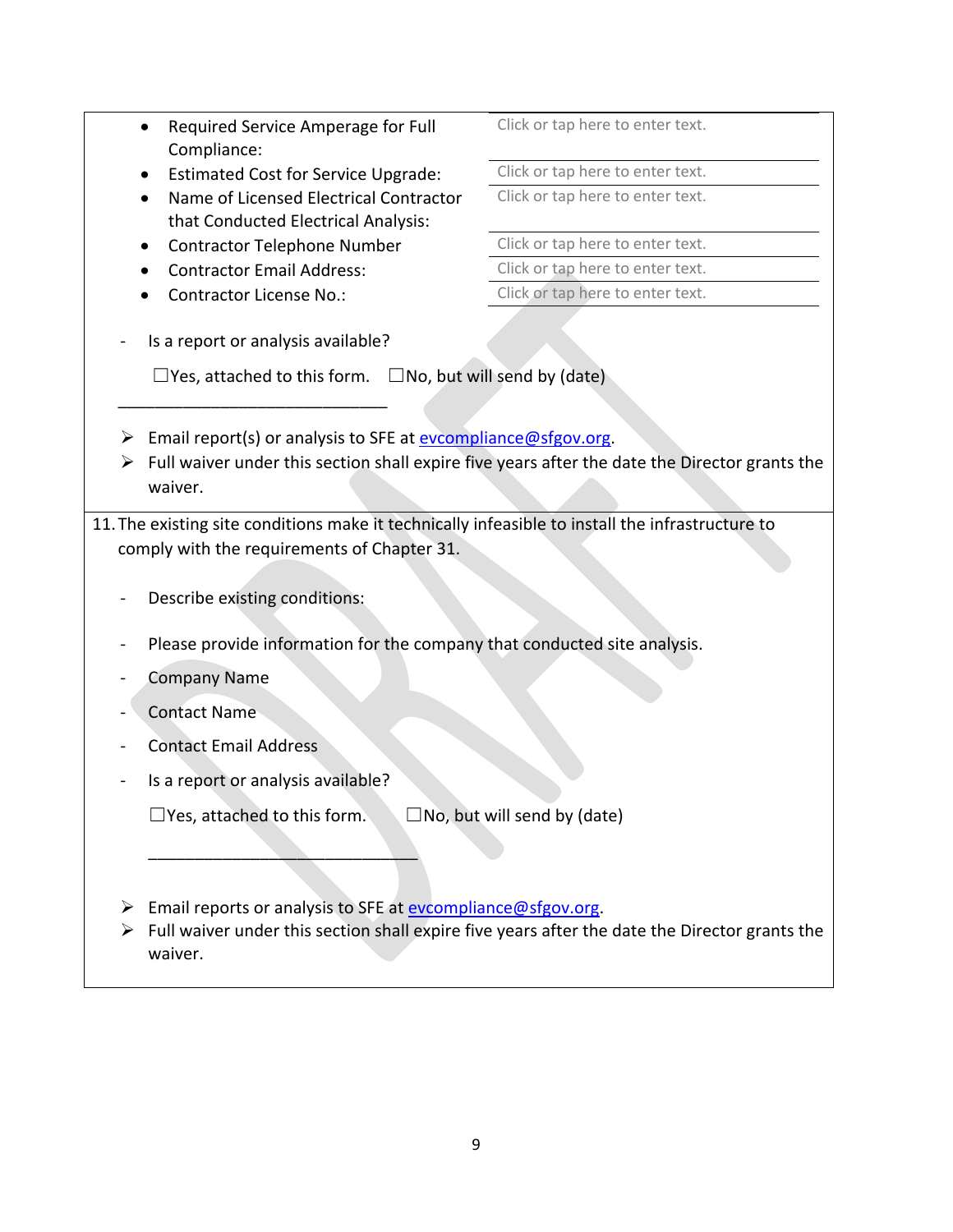- 12. I have made good faith efforts to enter into an agreement with at least **two** companies that install, maintain, and operate Electric Vehicle Charging Stations to comply with the requirements of Chapter 31 at minimal or no cost to my Commercial Parking Lot or Garage, but such companies declined because such an agreement was not financially viable.
	- Please provide information for each company that conducted site analysis.

Company 1

- Company Name
- Contact Name
- Contact Email Address

Company 2

- Company Name
- Contact Name
- Contact Email Address
- Is a report or analysis available?

 $\Box$  Yes, attached to this form.  $\Box$  No, but will send by (date)

- Email reports or analysis to SFE at evcompliance@sfgov.org.
- $\triangleright$  Full waiver under this section shall expire two years after the date the Director grants the waiver.

**PARTIAL WAIVER:** The garage / lot cannot fully comply with Chapter 31 based on the following justifications. Select as many justifications as applicable from below:

- 13.The existing local utility infrastructure is unable to supply sufficient electrical capacity to meet the full requirements of Chapter 31.
	- Existing Service Amperage:
	- Required Service Amperage for Full Compliance:
	- Estimated Cost for Service Upgrade:
	- Name of Licensed Electrical Contractor that Conducted Electrical Analysis:
	- Contractor Telephone Number
	- Contractor Email Address:
	- Contractor License No.: Contractor License No.:
	- Is a report or analysis available?

 $\Box$  Yes, attached to this form.  $\Box$  No, but will send by (date)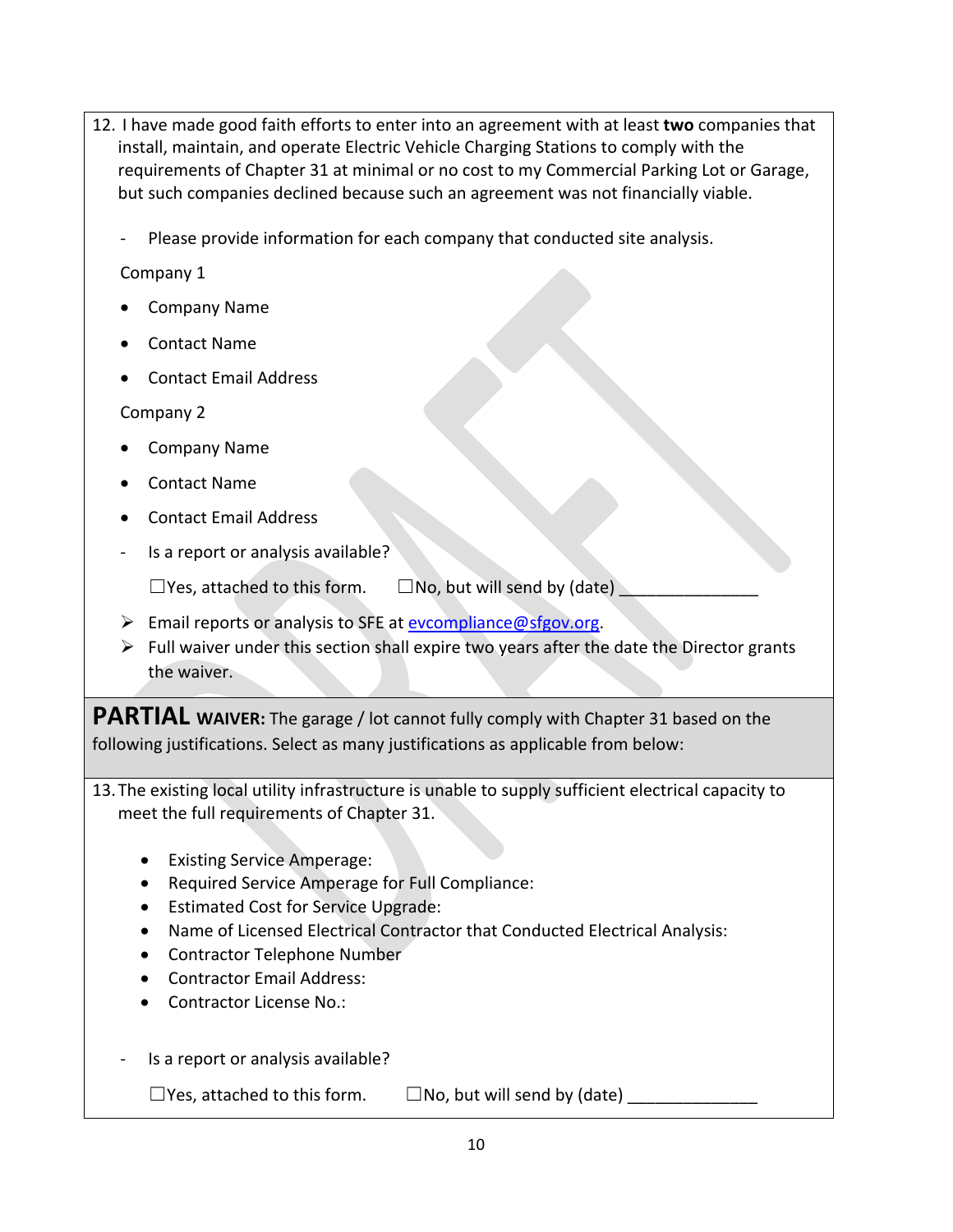- $\triangleright$  Email reports or analysis to SFE at evcompliance@sfgov.org.
- $\triangleright$  Partial waiver under this section shall expire five years after the date the Director grants the waiver.

14.The existing site conditions make it technically infeasible to install the infrastructure to comply with the full requirements of Chapter 31.

- Describe existing conditions: Click or tap here to enter text.
- Please provide information for the company that conducted site analysis.
- Company Name
- Contact Name
- Contact Email Address
- Is a report or analysis available?

 $\Box$  Yes, attached to this form.  $\Box$  No, but will send by (date)

- $\triangleright$  Email reports or analysis to SFE at evcompliance @sfgov.org.
- $\triangleright$  Partial waiver under this section shall expire five years after the date the Director grants the waiver

15. Based on the information provided in Sections 13 and/or 14, this parking lot or garage is able to provide the following electric vehicle Charging Stations\*:

Number of Level 2 or Fast Charging Stations to meet full requirement\*:

Click or tap here to enter text.

Number of Level 2 Charging Stations proposed for partial waiver\*:

Click or tap here to enter text.

- Number of Fast Charging Stations proposed for partial waiver\*:

Click or tap here to enter text.

- Approximate date when the Charging Stations will be available for public use\*: Click or tap here to enter text.
- Please include additional information to support your request\* (attach additional sheets as necessary): Click or tap here to enter text.
- Do you have an equipment schedule and site plan for the Charging Stations?\*